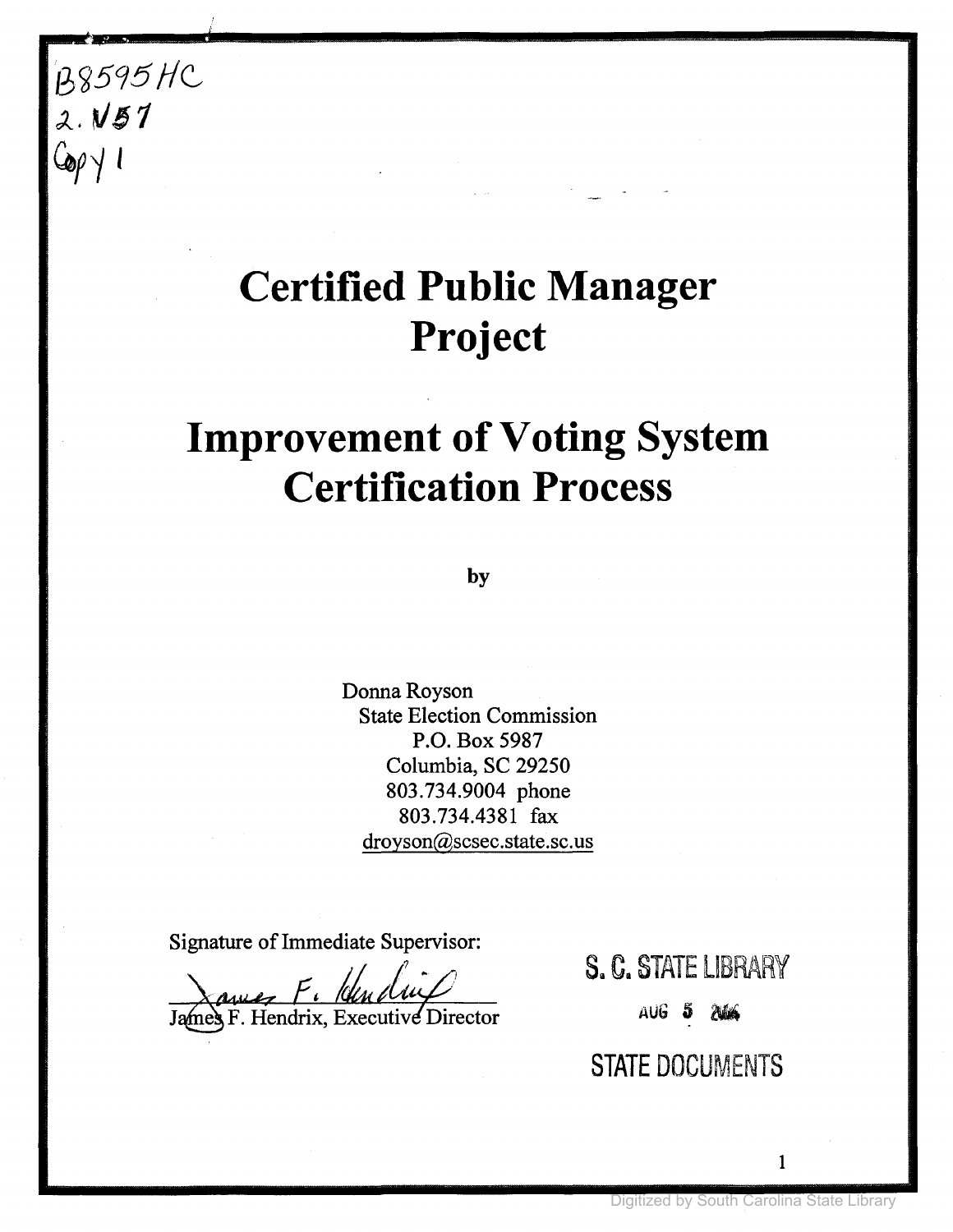#### **Goal**

By March of 2001, implement a system to improve the current procedure for notifying potential voting system vendors of steps necessary to receive certification in South Carolina.

#### **Problem Statement**

Before marketing a voting system in South Carolina, the law requires the vendor of that system to be certified by the State Election Commission. At present, when a voting system vendor seeks certification of its voting system in South Carolina, Election Commission staff sends the company representatives a copy of State election laws dealing with voting equipment and verbally informs them that they must bring the system to South Carolina for testing. These tests include such things as verifying that the machine will allow a straight party vote to be cast, a crossover vote to be cast, and a public count display of the number of votes that have been cast.

Many times, the vendor misinterprets the election laws and programs their machine with these misunderstandings in mind. When the system arrives in South Carolina for testing, it is usually not configured properly. After performing a limited test, staff has to inform the vendor that the system needs to be re-configured and brought back at a later date with the proper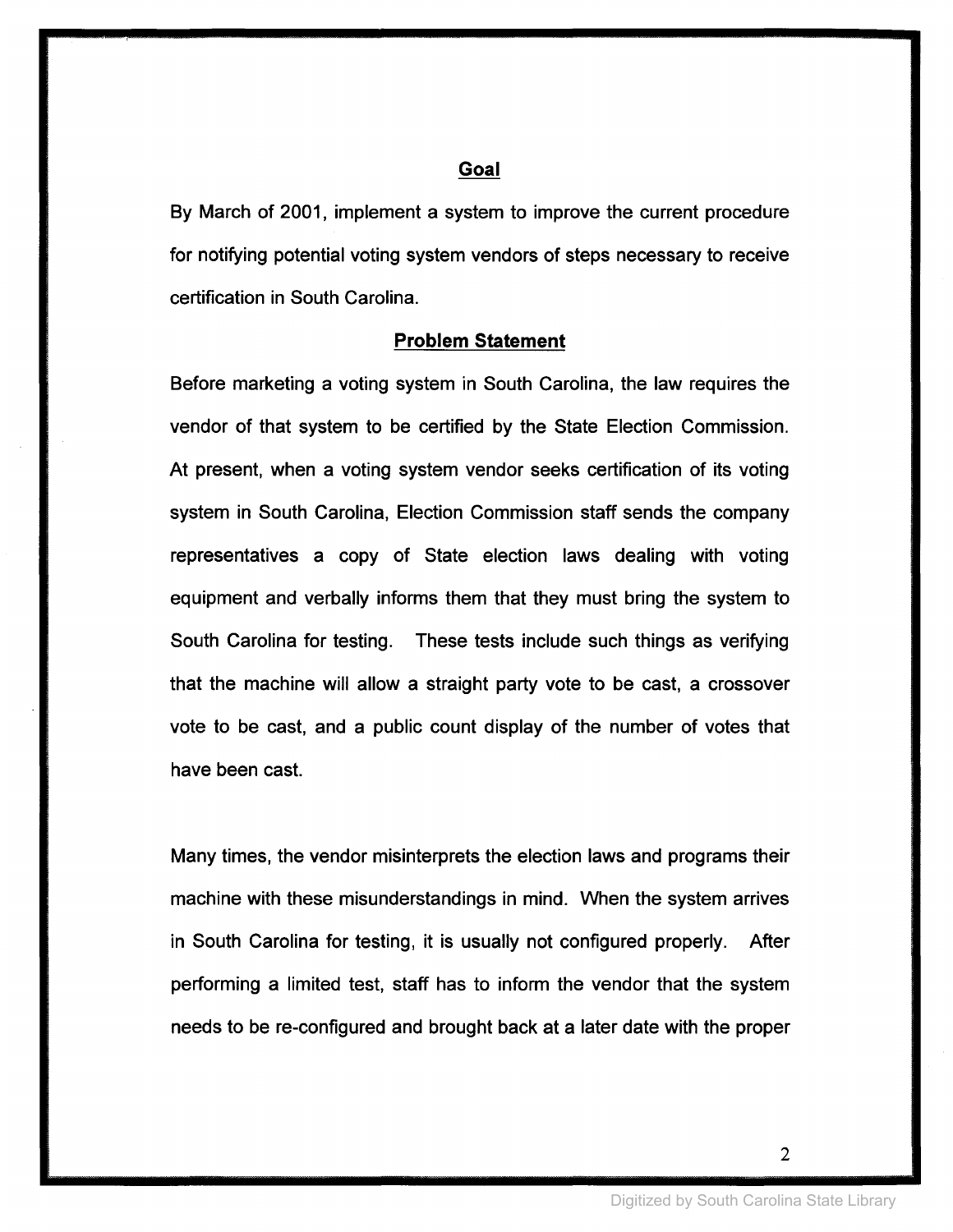information. This results in a great deal of time and money wasted by Agency staff and the vendor.

We need a procedure in place to ensure that the vendor knows exactly how the voting system should be configured before it arrives in South Carolina for testing. Hopefully, this will give the vendor something better to use when preparing their system for testing and reduce the amount of vendor and state employee time and costs associated with the testing procedure. In addition, we need a procedure for the county election commissions to perform acceptance testing on the voting system, based on information gathered at the State level testing, once they accept delivery of a system.

#### **Cause & Analysis**

By reviewing past voting system vendor files, I was able to determine that the majority of problems were programming or set-up errors; however; the representatives presenting the system for testing, were unaware of how to correct, or re-program, those errors. My records indicate that only once in the past 15 years did a system require a mechanical change in order to receive certification in South Carolina.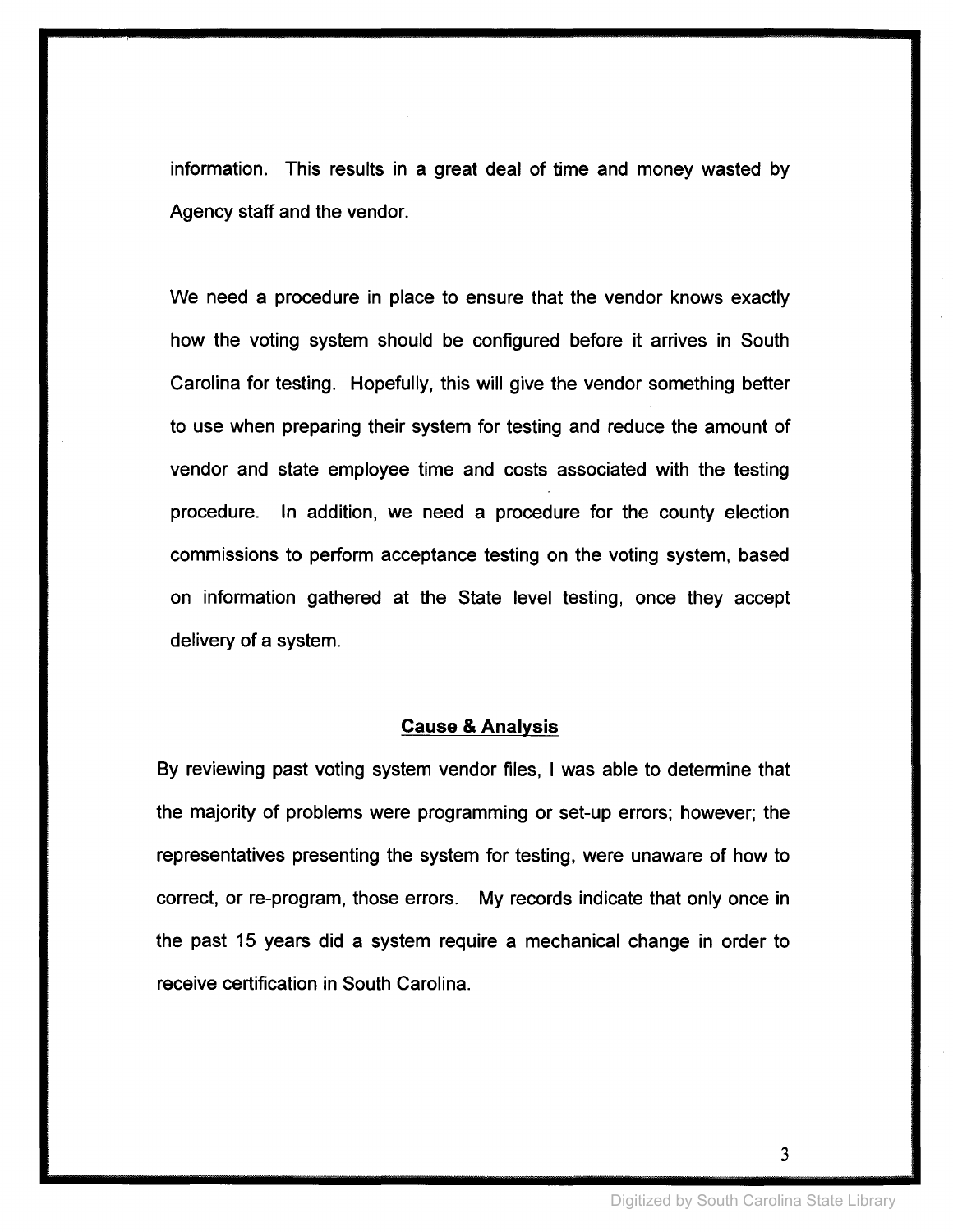One common problem I was able to track was the fact that these systems would arrive programmed with a ballot from another State. Not all States have the same election laws as South Carolina making it impossible for me to test the South Carolina legalities. For example, if the voting system was programmed not to accept straight party voting, an option we do have in South Carolina, I was unable to determine if the system would accommodate this feature. Another common problem was the protective counter feature. Many States do not require this record of how many people have used the machine since its purchase. After returning to their home office or discussing this procedure via phone with the home office, many times the vendor representative would learn that this was a simple programming procedure that would only take a few minutes to repair; however, the representative would have to return to the home office for repair and then schedule a time to bring the system back to South Carolina for re-testing.

After talking with several voting system vendors, I was able to determine that the information currently dispatched, South Carolina election laws relating to voting systems, is too complicated and not specific enough. The vendors unanimously agreed that they would prefer the information to be in steps and written in non-legal terms so that they do not misinterpret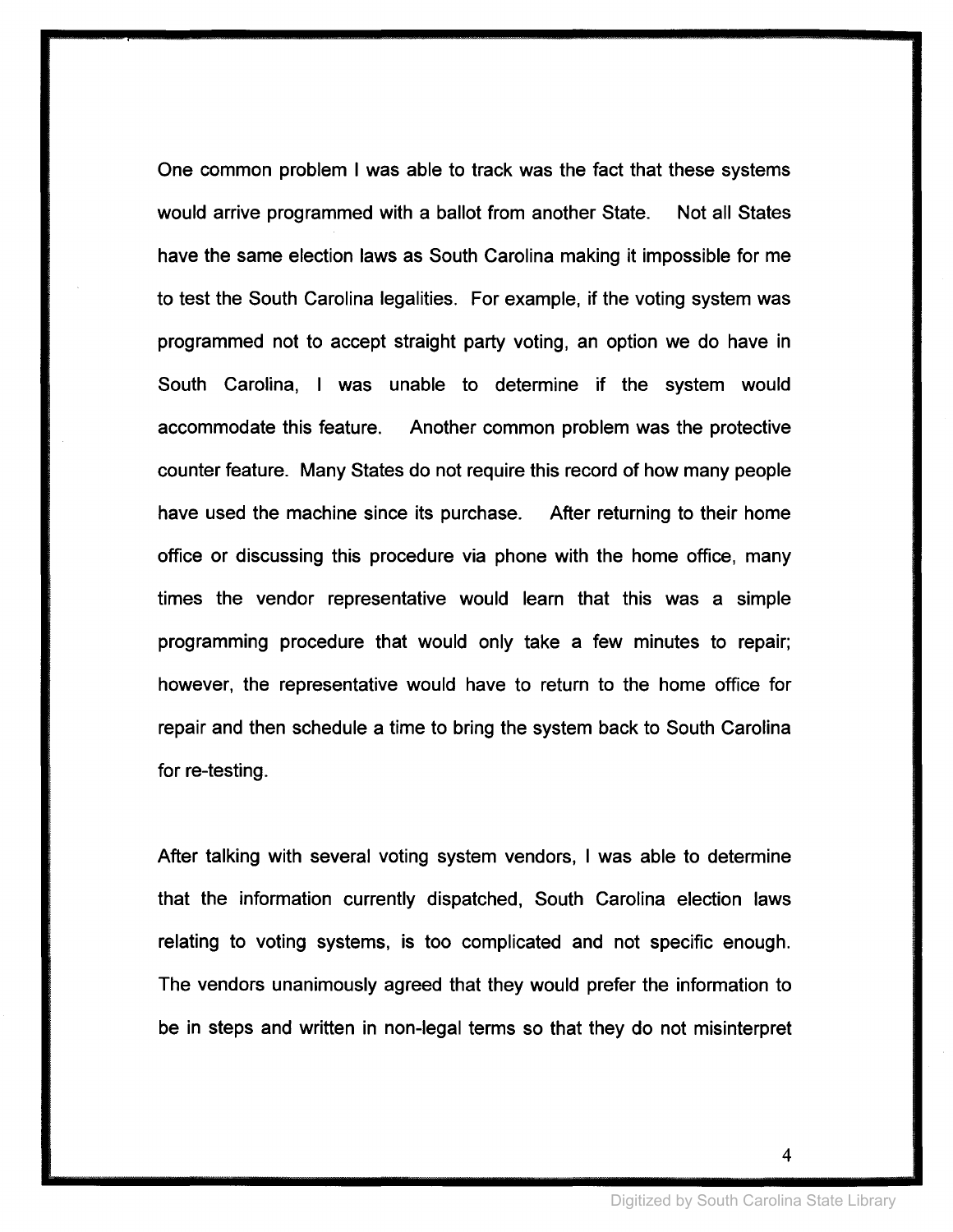South Carolina election laws. They would also prefer a checklist of requirements and a sample ballot to use as a guide when programming their system.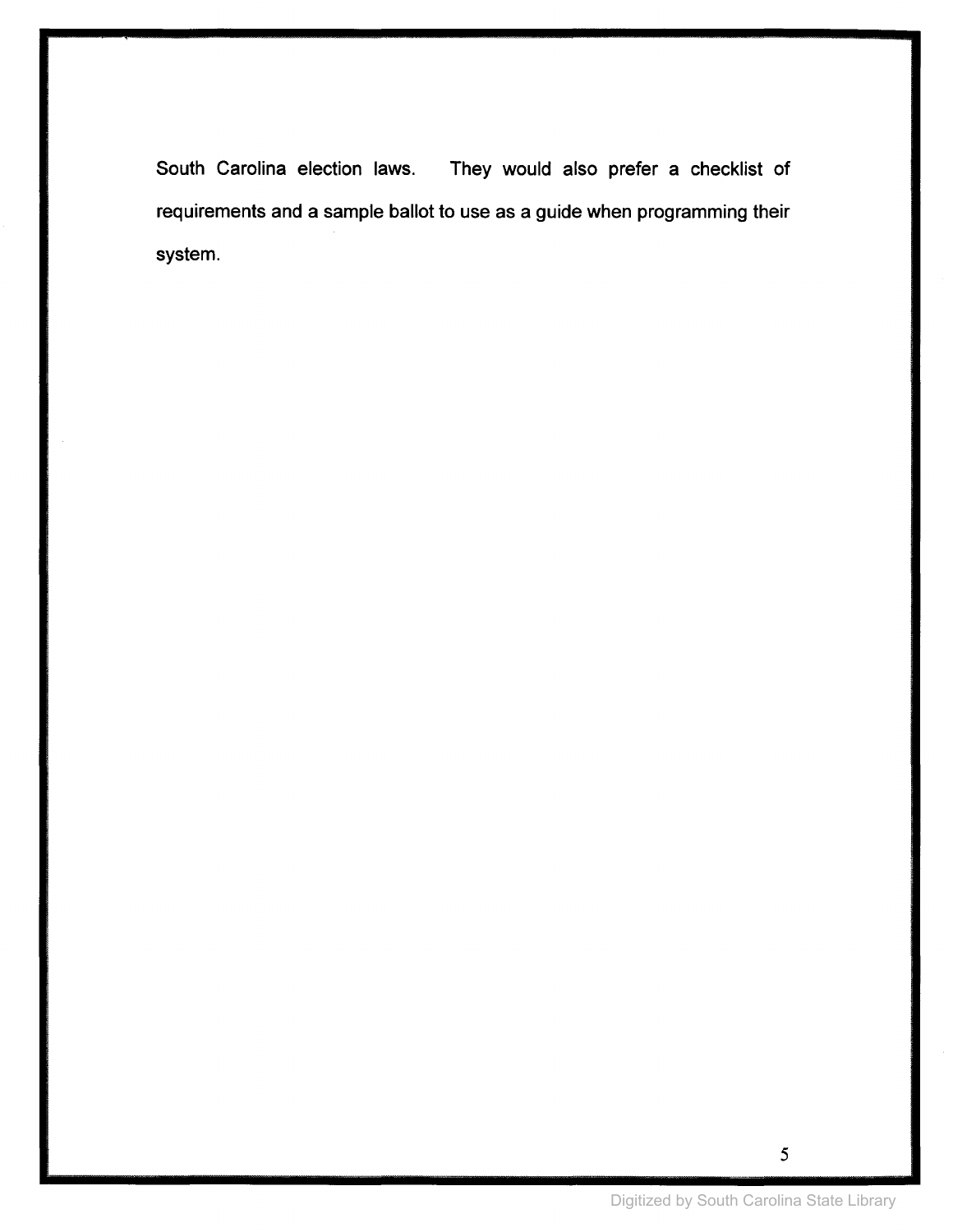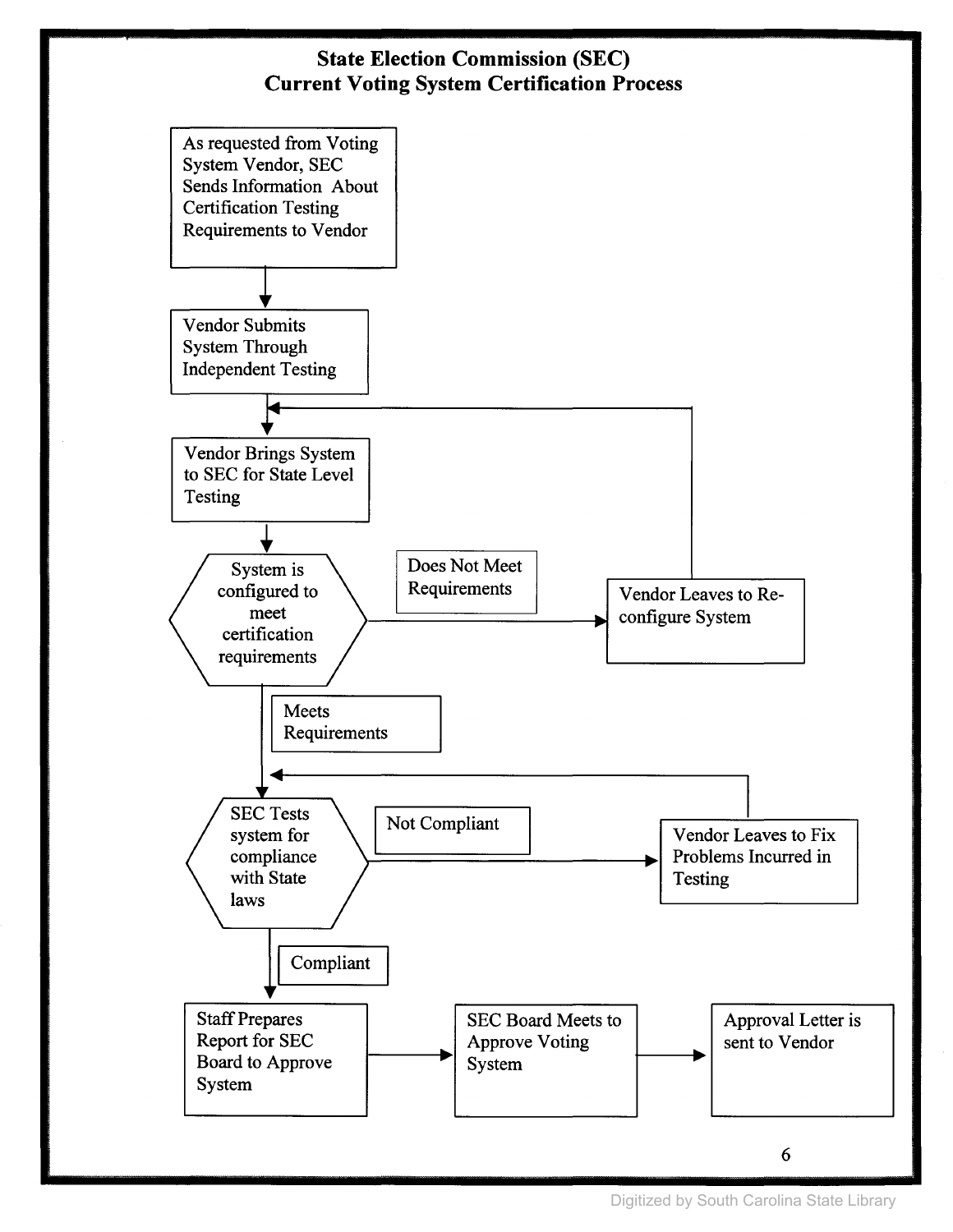#### **Implementation Plan**

When talking with current voting system vendors and reviewing past files on this subject, I found a common thread that the vendors were not receiving simplistic instructions on what was required of them for system certification.

Based on this realization and also the request of the vendors called, I will proceed to develop a packet of information to be delivered to any vendor seeking certification in South Carolina. This packet will contain the following:

- An application for examination of the voting system
- Step-by-step guidelines of certification process in South Carolina. These guidelines will be derived from the flowchart on page 6
- Certification document for vendor to record their NASED qualification testing numbers
- State level testing specifications and instructions on tests that will be performed during examination
- One primary election ballot containing multiple political parties, multiple offices, offices with more than one seat to fill, multiple district offices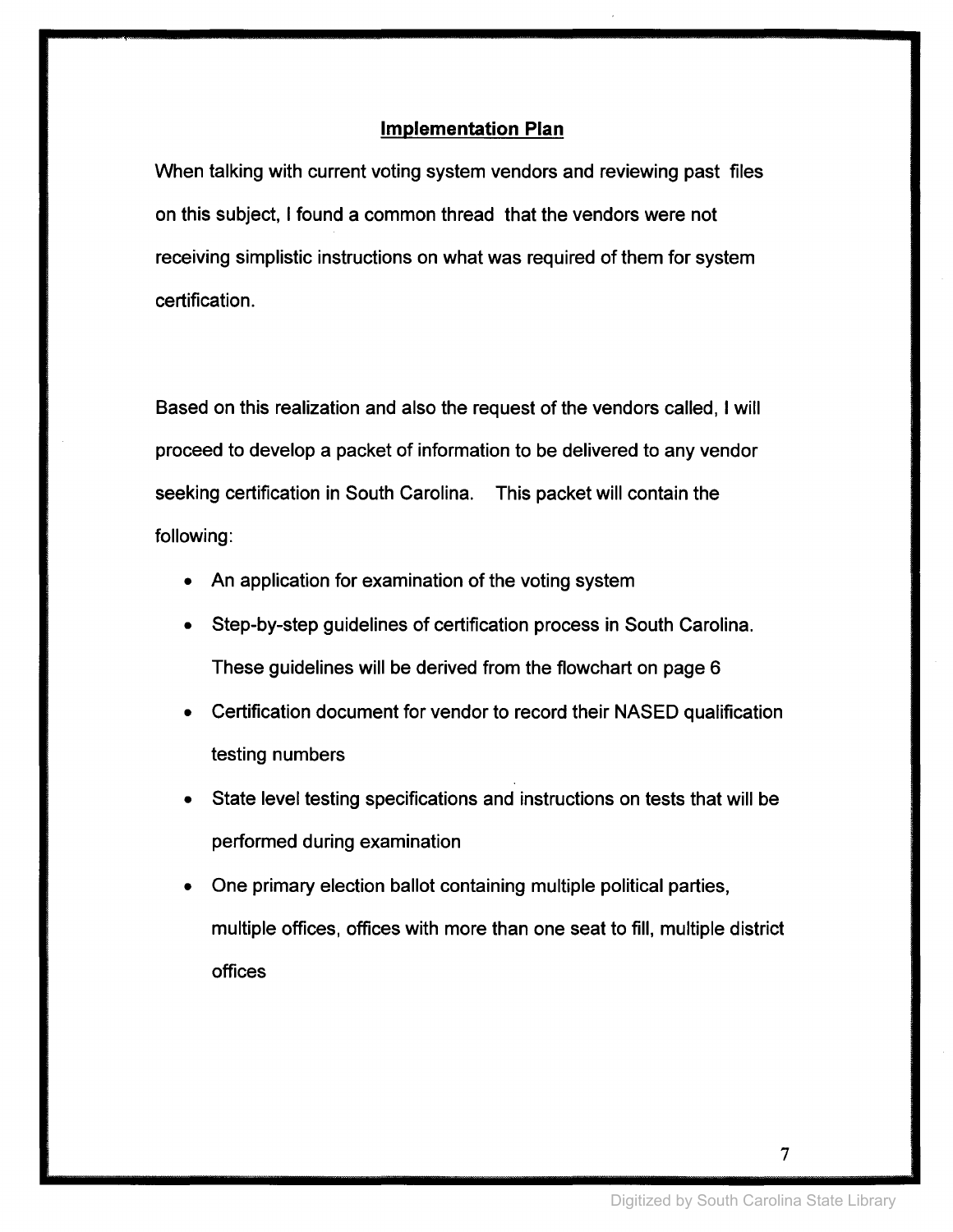- One general election ballot containing multiple political parties, multiple offices, offices with more than one seat to fill, multiple district offices, write in voting provisions, referenda questions
- Configuration management checklist which will follow election law requirements for voting systems
- Copy of State election laws dealing with voting system certification

Once compiled, the costs for this information packet will be minimal since most of its contents are simply reproducible documents.

I will also conduct, along with the agency Executive Director, 3 regional workshops for county election commissions explaining to them the process of voting system certification and its importance to the integrity of elections in South Carolina. Attendees to this workshop will receive credit as a component of our statewide training and certification program.

Another component to our training program will be on acceptance testing of certified equipment. Once a system is certified and sold to a county, it must be tested on the county level to ensure that they are receiving the version that was certified by the State Election Commission.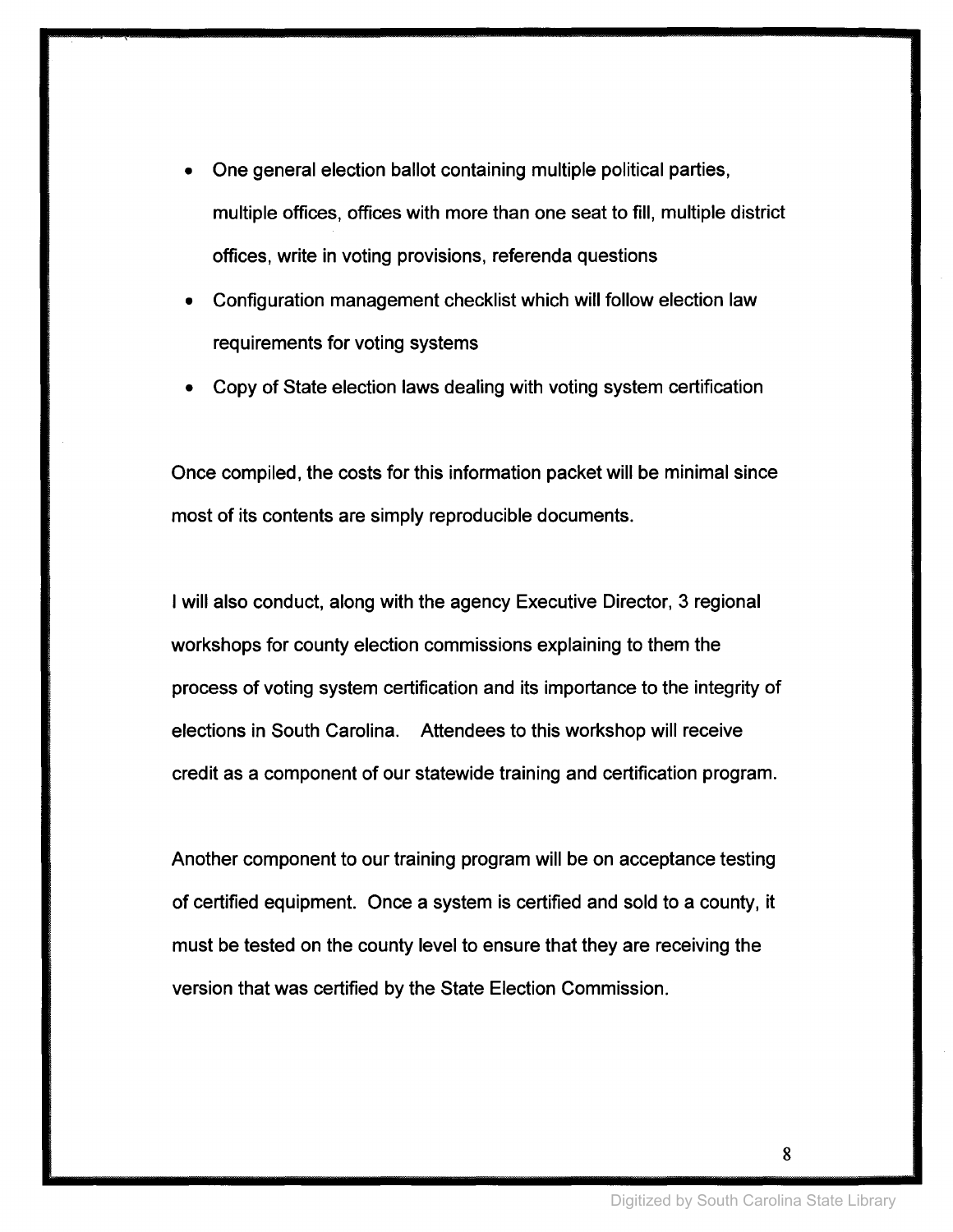### **Evaluation Method**

The information packet will be reviewed after every voting system certification process. Any relevant information requested by a vendor during the certification process but not available in the information packet, will be added to the packet for future requests. The packet will also be reviewed after the end of each legislative session and updates will be made according to any legislative changes dealing with voting system certification.